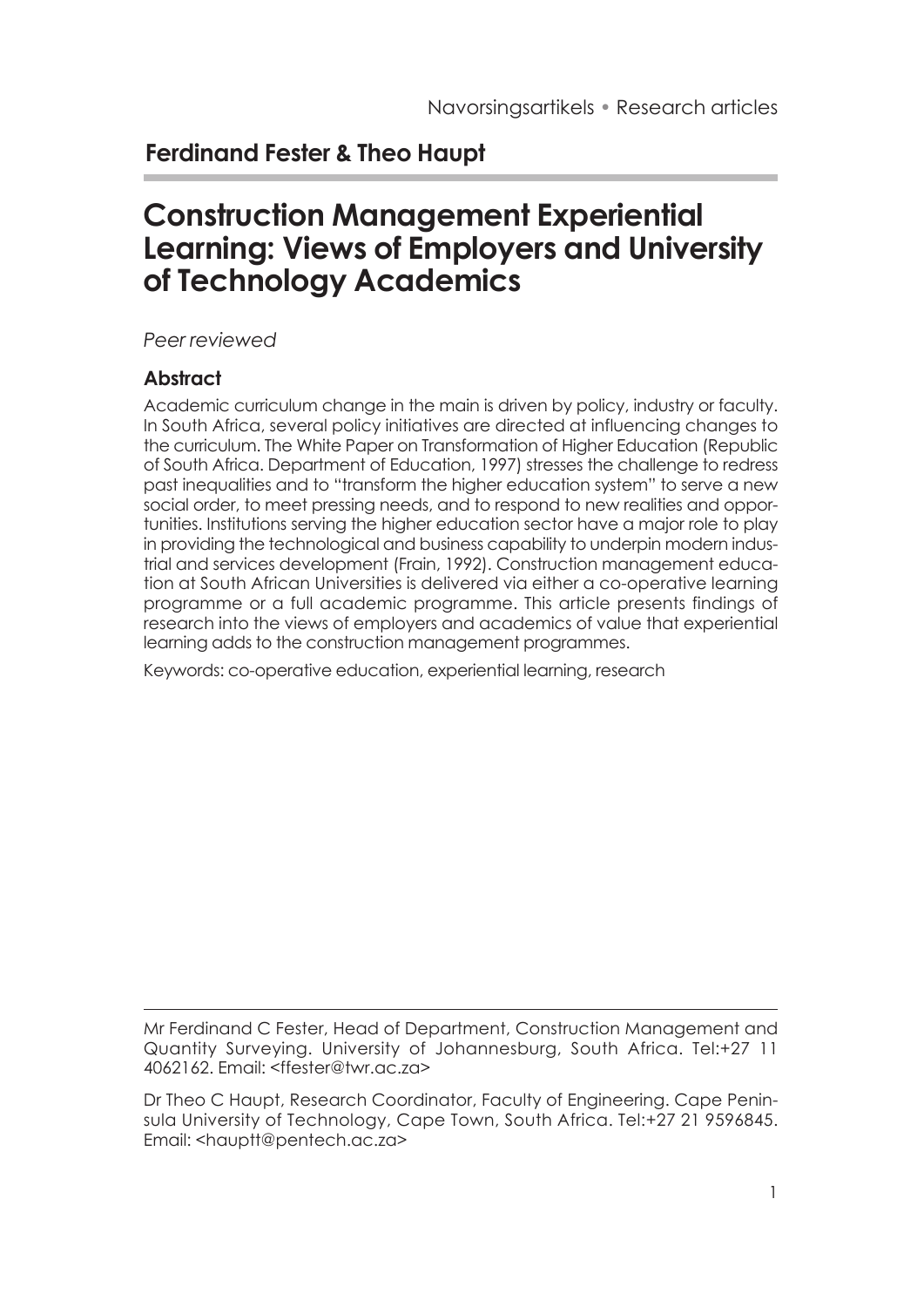#### **Abstrak**

Veranderings in akademiese leerplanne word hoofsaaklik deur beleid, die nywerheid en die akademie gedryf. In Suid-Afrika het beleidsrigtings 'n invloed op leerplan veranderings. Die Witskrif op Transformasie van Hoër Onderwys (Republic of South Africa. Department of Education,1997) het druk geplaas op die regstelling van ongelykhede en verandering in die hoër onderwysstelsels en om 'n nuwe maatskaplike bestel te reël deur aan vraagdruk, nuwe verwagtings en geleenthede uiting te gee. Van hoër onderriginstellings word verwag om 'n leidende rol te speel in die verskaffing van tegnologiese- en sakekundigheid om moderne sake- en nywerheidsontwikkeling te rig en te ondersteun (Frain, 1992). Konstruksiebestuuronderrig in Suid-Afrika word aangebied deur of meewerkende opleidingsprogramme of deur voltydse akademiese opleiding. Hierdie artikel poog om navorsingsbevindinge te gee oor hoe werkgewers en akademici voel oor die waarde van ervarings-opleiding in konstruksiebestuurprogramme.

Sleutelwoorde: ko-operatiewe onderrig, ervarings-opleiding, navorsing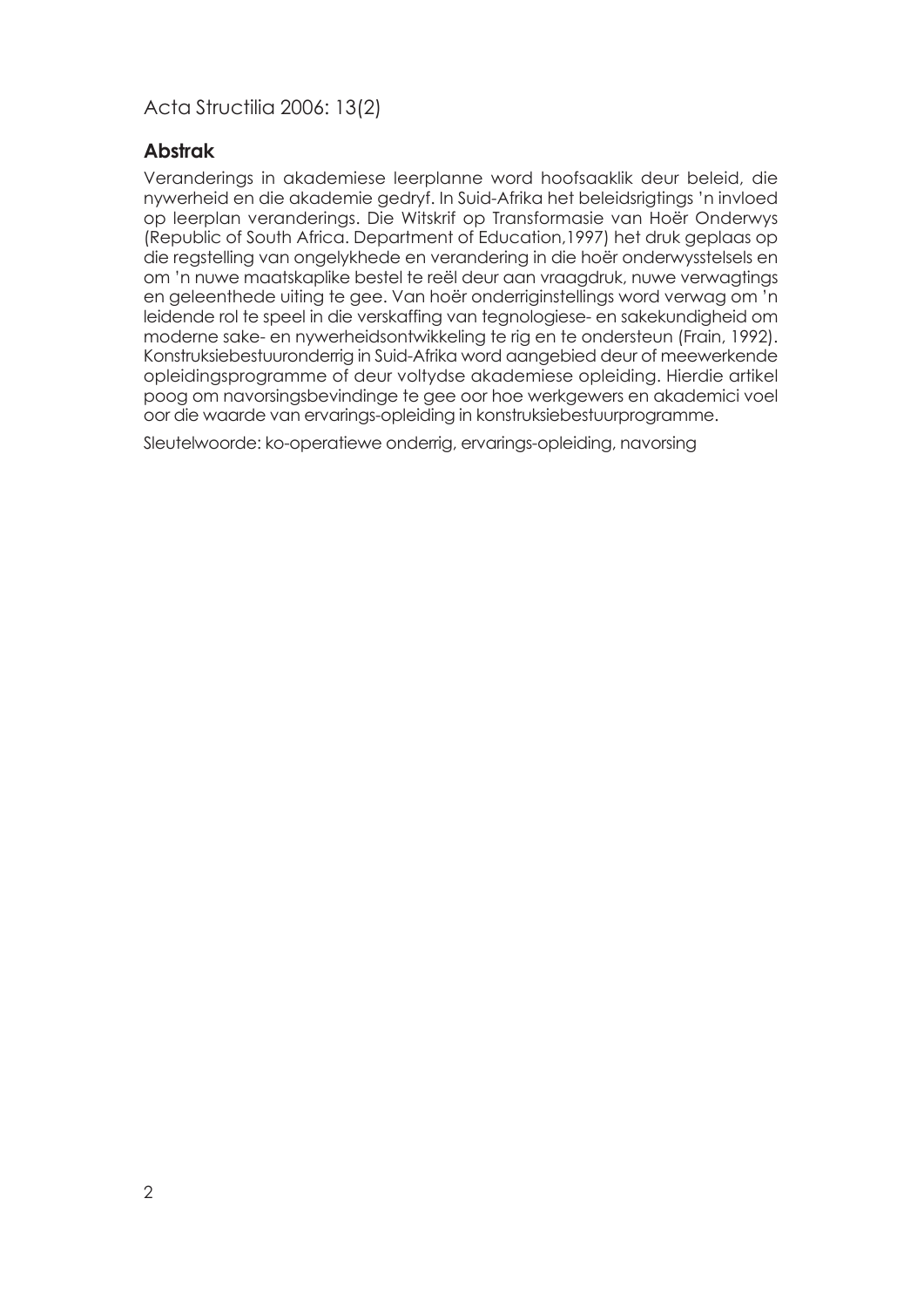### **1. Introduction**

Cademic curriculum change in the main is driven by policy,<br>
industry or faculty. In South Africa, several policy initiatives are<br>
directed at influencing changes to the curriculum. The White<br>
Range on Transformation of Hig industry or faculty. In South Africa, several policy initiatives are directed at influencing changes to the curriculum. The White Paper on Transformation of Higher Education (Republic of South Africa. Department of Education, 1997) stresses the challenge to redress past inequalities and to 'transform the higher education system' to serve a new social order, to meet pressing needs, and to respond to new realities and opportunities. Institutions serving the higher education sector have a major role to play in providing the technological and business capability to underpin modern industrial and services development (Frain, 1992). Higher education reaches and trains people to fulfill specialised social functions, enter the learned professions, or pursue vocations in administration, trade, industry, science and technology and the arts (Republic of South Africa, Department of Education, 1997).

While maintaining the commitment to high academic standards, Higher Education Institutions (HEIs) also need to be committed to 'responding to the needs of industry' both in terms of course content and research. Further, higher education must provide education and training to develop the skills and innovations necessary for national development and successful participation in the global economy.

It is South African government policy that cooperative education should bridge the minds of students at higher education institutions and the industry in which they hope to develop their future careers. To achieve this national objective, institutions of higher education have to pursue strong relationships with, and input from the broadest range of stakeholders and industry concerning their fields of study. These industry-sensitive programs essentially have to help students in their transition from school to the work place.

In the South African higher education context co-operative education has been defined as the working together of industry and the education institution, in a process in which academic study is integrated with work experience in order to benefit both the students and industry (Council on Higher Education, 2002). In short, cooperative education refers to the integration of productive work into the career-focused academic curriculum (Haupt, Chileshe & Miller, 2005). Cooperative education thus needs to bridge the gap between education and training while enhancing the total educa-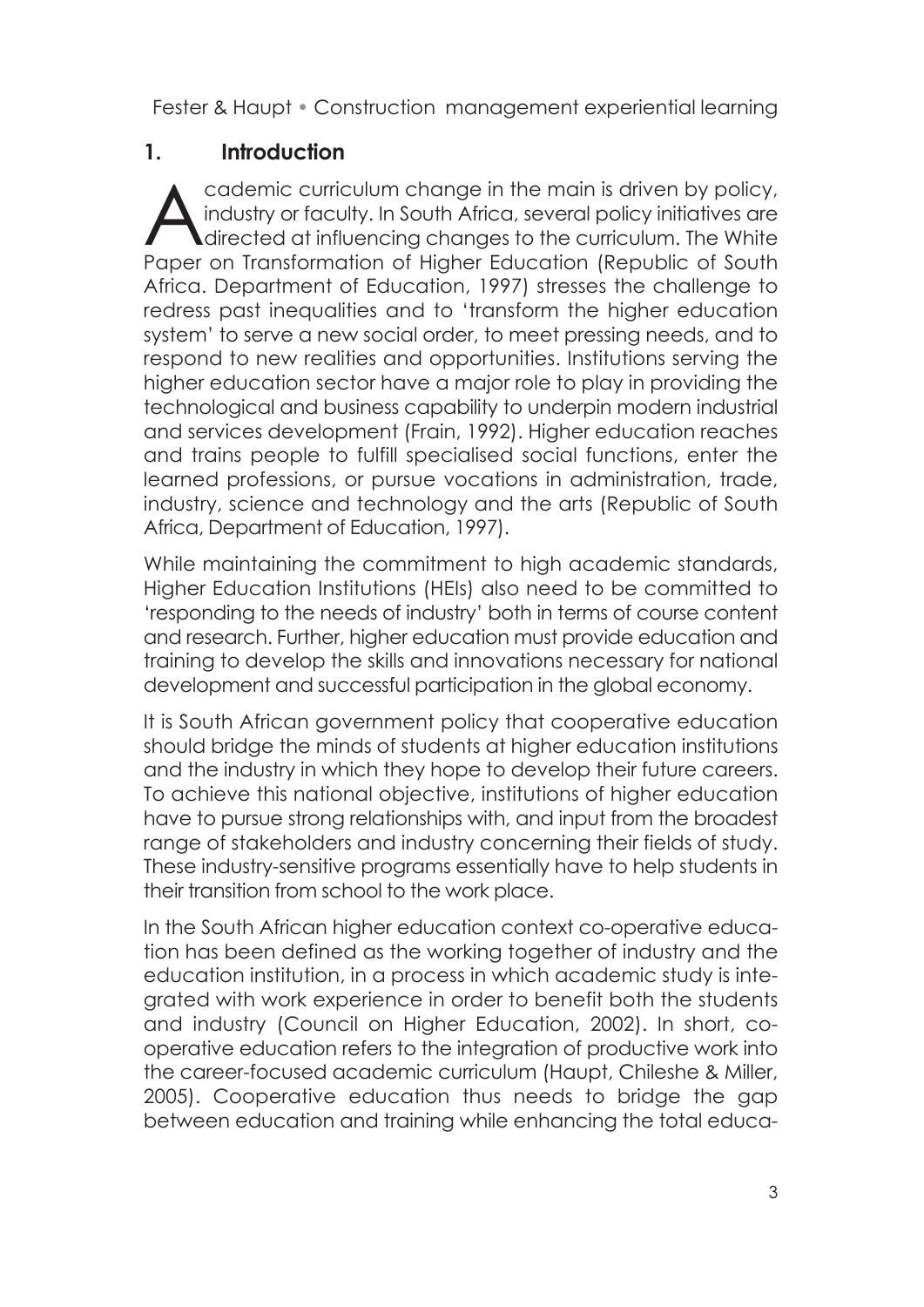tional experience of students to produce a graduate or diplomat that is both educated and trained and able to add value to the construction industry. This view of the cooperative approach suggests that both education and training are equally essential for a successful experience. Education according to Guillaud & Garnier (2001) refers to all the ways in which students train and develop to fulfil their potential realised as a result of acquiring skills, attitudes and values which not only reflect the need of the industry, but also the social, cultural and physical environment in which students live. On the other hand, training according to Haupt (2003) refers to the systematic development of attitudes, knowledge and skill patterns required by persons to adequately perform given tasks or jobs.

Many authors have argued that there should be an appropriate teaching approach that bridges the perceived gap between formal academic instruction and on the job training (Kim, Williams & Dattilo, 2002; Sanyal, 1991; Ellington, Gordon & Fowlie, 1998; Schaafsma, 1996). However, for some time academics and practitioners have recognised the need to balance the relationship between theory as taught in the classroom and practice in the field or industry (Ross & Elechi, 2002). This gap between what is taught in classrooms and what is needed in the workplace is well illustrated in Table 1 adapted from Cook & Cook (1998).

|              | <b>Traditional Education</b>                                                                                                                      | Workplace                                                                                                                                                          |
|--------------|---------------------------------------------------------------------------------------------------------------------------------------------------|--------------------------------------------------------------------------------------------------------------------------------------------------------------------|
| Requirements | Facts<br>Individual effort<br>Passing a test<br>Achieving a grade<br>Individual courses<br>Receive information<br>Teaching separate from learning | Problem solving<br>Team skills<br>Learning how to learn<br>Continuous improvement<br>Interdisciplinary knowledge<br>Interact and process information<br>Technology |

| Table 1: | Traditional education vs Workplace |  |
|----------|------------------------------------|--|
|          |                                    |  |

(Adapted from Cook & Cook 1998)

It is within this context that several have influenced curriculum design through initiating simulated 'world of work' practices and prompted the development of student centered learning approaches (Edward, 2004; Drahum & Lopez-Merono, 2004). There have also been several recent attempts at re-designing the learning environments (Eason, 2004; DeKereki, Azpiazu & Silva, 2004; Chinyino, 2004).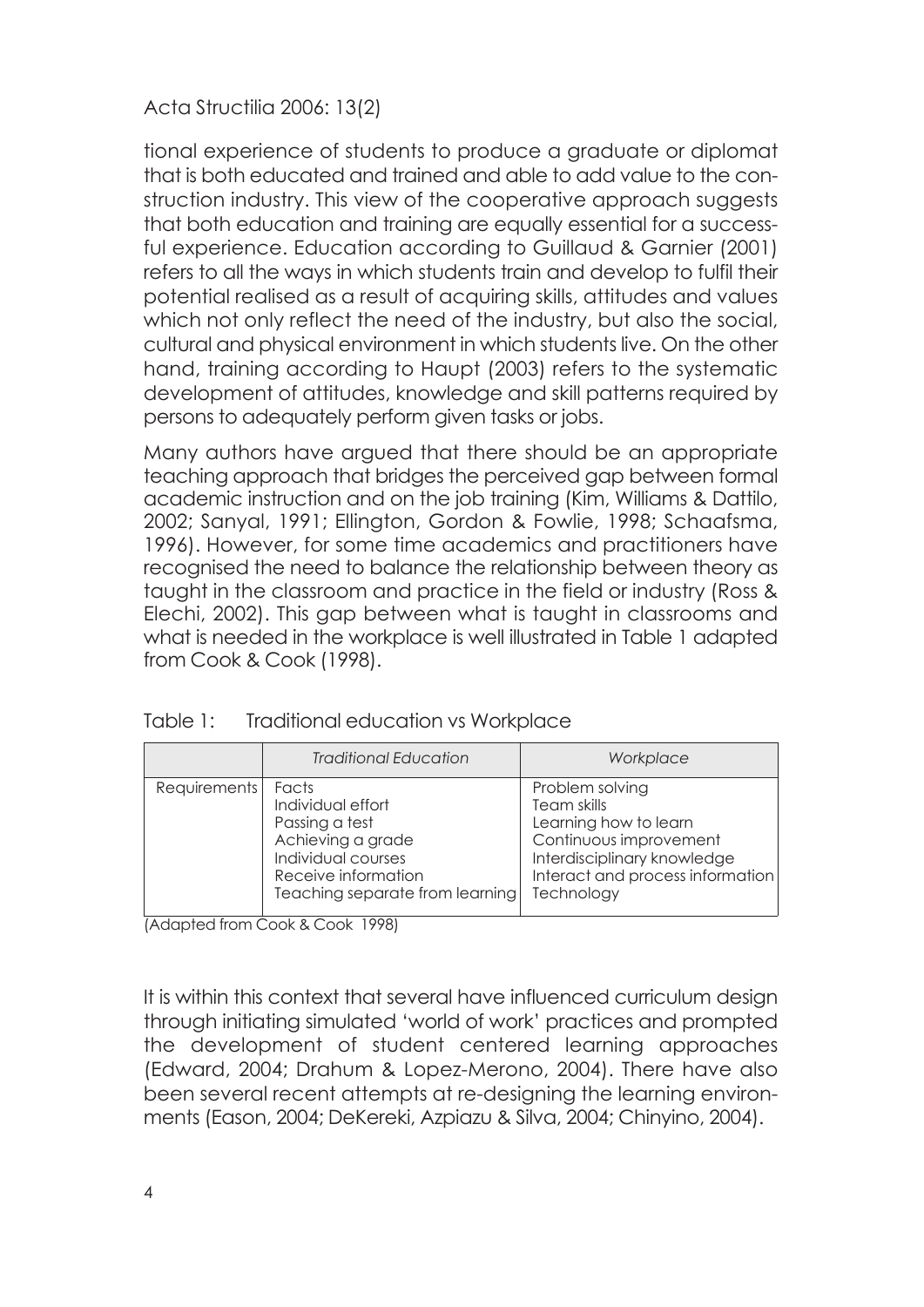However, there are few studies, if any, and even less published research that evaluate the relationship between construction theory as taught in the classroom and construction practice in the field from a multi-stakeholder perspective *viz*. students, academic institutions and employers. This paper reports on the findings of a study conducted to assess multi-stakeholder perceptions of construction management education at Universities of Technology (formerly Technikons). In particular, it focuses on the experiential learning component of these programs and the views of academic staff and industry employers.

## **2. The Nature of Cooperative Education**

Cooperative education is classified as Mode 2 knowledge in that it is characterised by the proliferation of knowledge production in the context of application, which is mostly problem-specific and guided by the requirements of practical relevance such as a specific industrial sector. This particular educational approach provides opportunities for students to have hands-on experience as part of their course of study (Haupt, Smallwood & Miller, 2004). In this way students are prepared for their future careers. They acquire valuable and specialised knowledge and skills by learning from experience and reflecting on that experience while becoming acquainted with the work processes (Hicks, 1996; Rainsbury *et al*., 1998). Workplace learning therefore provides the underpinning knowledge and attributes of competence needed for the job as a whole such as, for example, aspects of work-place culture, work norms and values (Gillen, 1993). This form of experiential learning may be expressed as the combination of three elements, namely programmed learning in structured settings, questioning learning gained via investigation and research, and own experience (Hicks, 1996).

Apart from co-operative education contributing to more effective learning (Schaafsma, 1996) it also has the potential to be mutually beneficial to both students and employers (Frain, 1992). Employers benefit from having a significant influence on course design and content by ensuring that industry-specific knowledge, awareness and values are integrated into the higher education process. Students benefit from working as they experience firsthand and come to understand the requirements of their chosen careers. As they engage in the actual activities in the workplace they gain appreciation for the challenges of their particular job (Ross & Elechi, 2002). They are consequently better able to make informed decisions on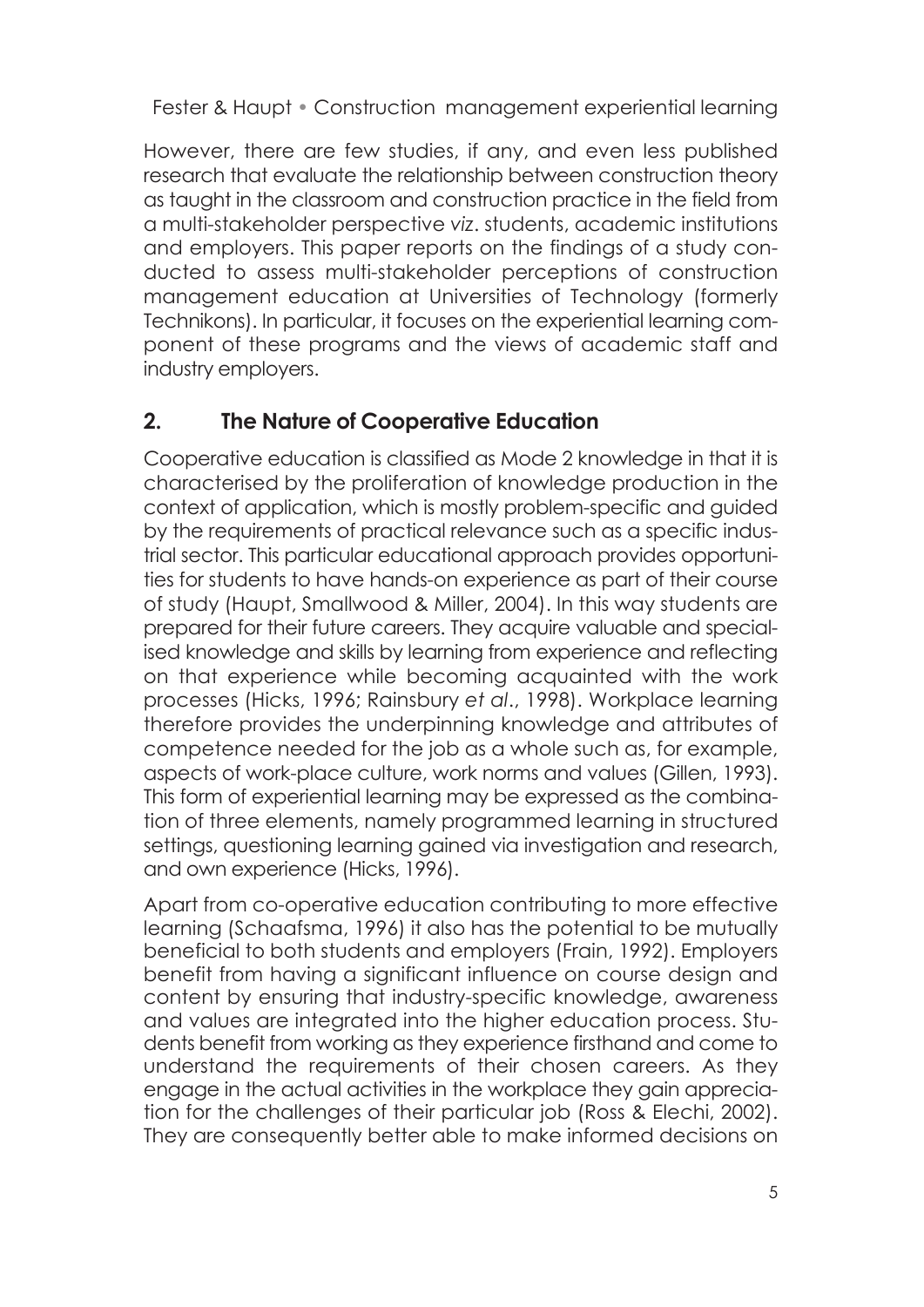their career choices. They also develop enhanced appreciation of concepts learnt in the classroom after applying knowledge in a professional setting (Gordon, Hage & McBride, 2001). This working or inservice period is often the students' first opportunity to apply theoretical, classroom-based knowledge in a practical work situation. They gain a more realistic view of how the world of work operates. Considering that work experience is often a strong determining factor in whether or not students find employment, co-operative education provides the opportunity for students to enhance their prospects of employment once they graduate (Frain, 1992). They are given the opportunity to demonstrate their abilities to prospective employers. Through this approach, they already have work experience at the moment of academic graduation. Students are introduced to the work ethic, and gain insight into the interpersonal skills needed to survive in the working world (Schaafsma, 1996). They see the opportunities for career development and personal growth that are open to them in their field of study.

In several studies employers noted that more opportunities for work placement during the students' courses would be beneficial and ease their transition into the workplace upon completion of their formal academic programs at HEIs. Spencer (1992) and Blakey (1992) cite the value of work experience for building students, and the CTM Standing Committee: Co-operative Education (2000) maintains that there are advantages of co-operative education for all the role players involved in experiential training. Although literature amplifies the importance of optimum experiential training/co-operative education, students neither gain meaningful practical experience, nor sufficient opportunity to apply their acquired knowledge during their experiential training year in industry while at the former technikons (Manthe & Smallwood, 2003a, 2003b). Over the last decade, it seems that ways of learning in higher education have been gradually getting closer to the needs and methods of the real world. However, studies have shown that there still is a mismatch between what construction employers appear to want and what higher education provides (Smallwood, 2002; Fester & Haupt, 2003).

### **3. Current University of Technology Instructional Model**

In South Africa, University of Technologies (the former technikons) offers construction-related programs on the basis of cooperative education. The four-year Bachelor of Technology program is generally made up of three academic years spent full-time at the university with the second year spent full-time working in construction. Stu-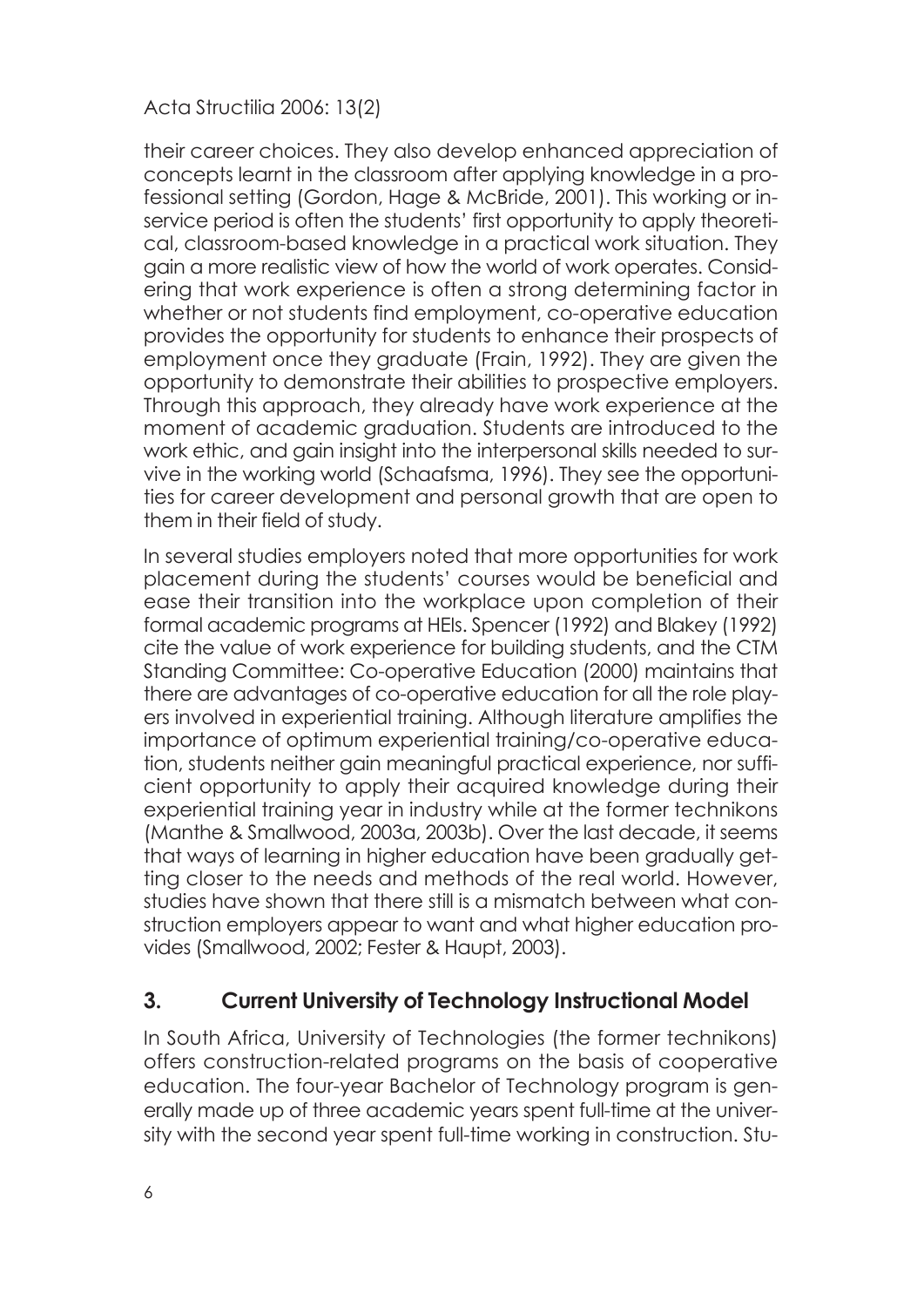dents' complete projects in 2 or 3 subjects during this 'experiential year'. Students are also required to keep a logbook of all their work activities on a monthly basis. The logbook sets out the required activities that students are expected to experience. In order to return to the university to complete the remaining two years students have to obtain passing grades in each of these subjects as well as submit a duly completed logbook. Students may also be required to do an oral presentation of work completed during the experiential year.

## **4. Role of employers**

Mentoring of the experiential learning student during the work-based period is vital. The advantages from this involvement of employers in work-based learning include:

- The link between theory and practice;
- Reinforcement of theory through practical experience;
- Increasing of students motivation and commitment;
- Increasing student employability once complete with acad- emic study; and
- Employers being able to recruit staff familiar with the organi- sations culture (Taylor, 2001).

The reasons why employers feel reluctant to implement such strategies include:

- The belief that they do not have the time to plan and review training;
- Uncertainty with regard to responsibility to support students:
- Not understanding the link between academic and work- based learning;
- Tight budgets:
- Lack of understanding of the commercial reward of educa- tion and training; and
- Belief that students demands may conflict with those of other employees (Taylor, 2001).

In order for any construction organisation to be truly able to participate in work-based learning the argument may be made that such entity have in their employ suitably qualified and experienced persons who will add value to the experience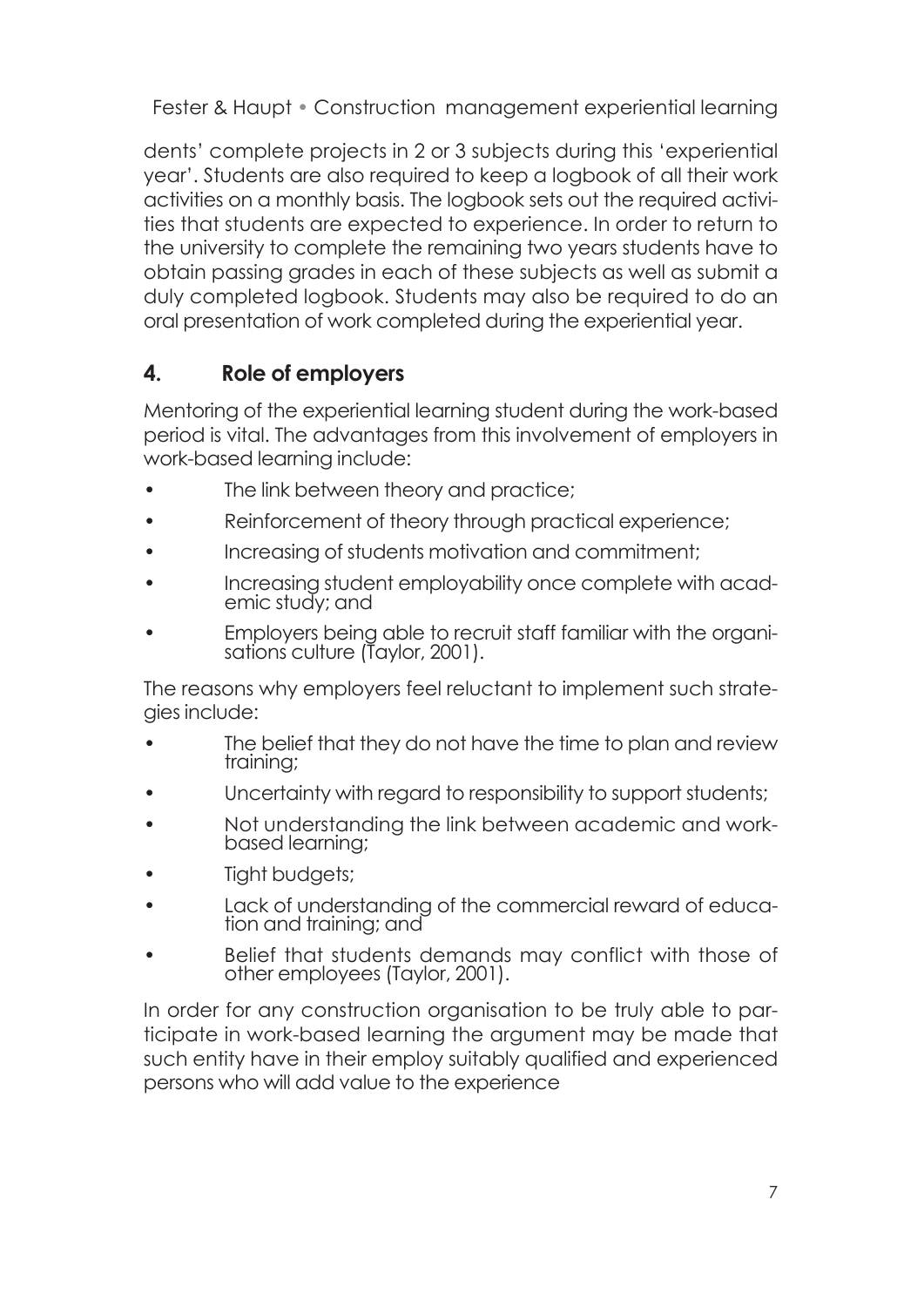## **5. Research methodology**

This study draws on the views and insights of the three partners in the cooperative model obtained through multiple survey instruments of multiple samples, namely the students, academic staff who address the predominantly theoretical aspects of construction management and industry employers who had actually employed students during and after their experiential learning periods as shown in Table 2. In this paper only the views of academic staff and employers are reported on.

| Stakeholder                                                   | Sample size     |
|---------------------------------------------------------------|-----------------|
| Academic staff<br>Students <sup>1</sup><br>Industry employers | 30<br>348<br>60 |
| Total                                                         | 138             |

Table 2: Total Sample by Participation

The largest group of participants was students, namely first year (162) and third and fourth years (186). This is not surprising since the research team had more ready access to students than to the other participants in co-operative education. Industry participants were invited to participate in the survey on an 'Interview Basis.' However, those unable to make time for the interview were called by telephone, faxed the questionnaire and informed that they would be called to do the interview by telephone. Only as a last resort were participants permitted to self-complete the questionnaire. With all the measures undertaken, the desired sample as shown in Table 2 was achieved. These samples were considered representative of the three collaborative partners.

# **5.1 Data Collection**

The survey instruments used in this study comprised of various sections. Several questions required 5-point Likert-scaled responses where respondents were asked to rate their levels of agreement or importance relative to various issues being investigated. Qualitative answers were also sought from the respondents in order to qualify their responses and provide deeper and richer meaning.

<sup>&</sup>lt;sup>1</sup> This article only focuses on the views of academic staff and industry employers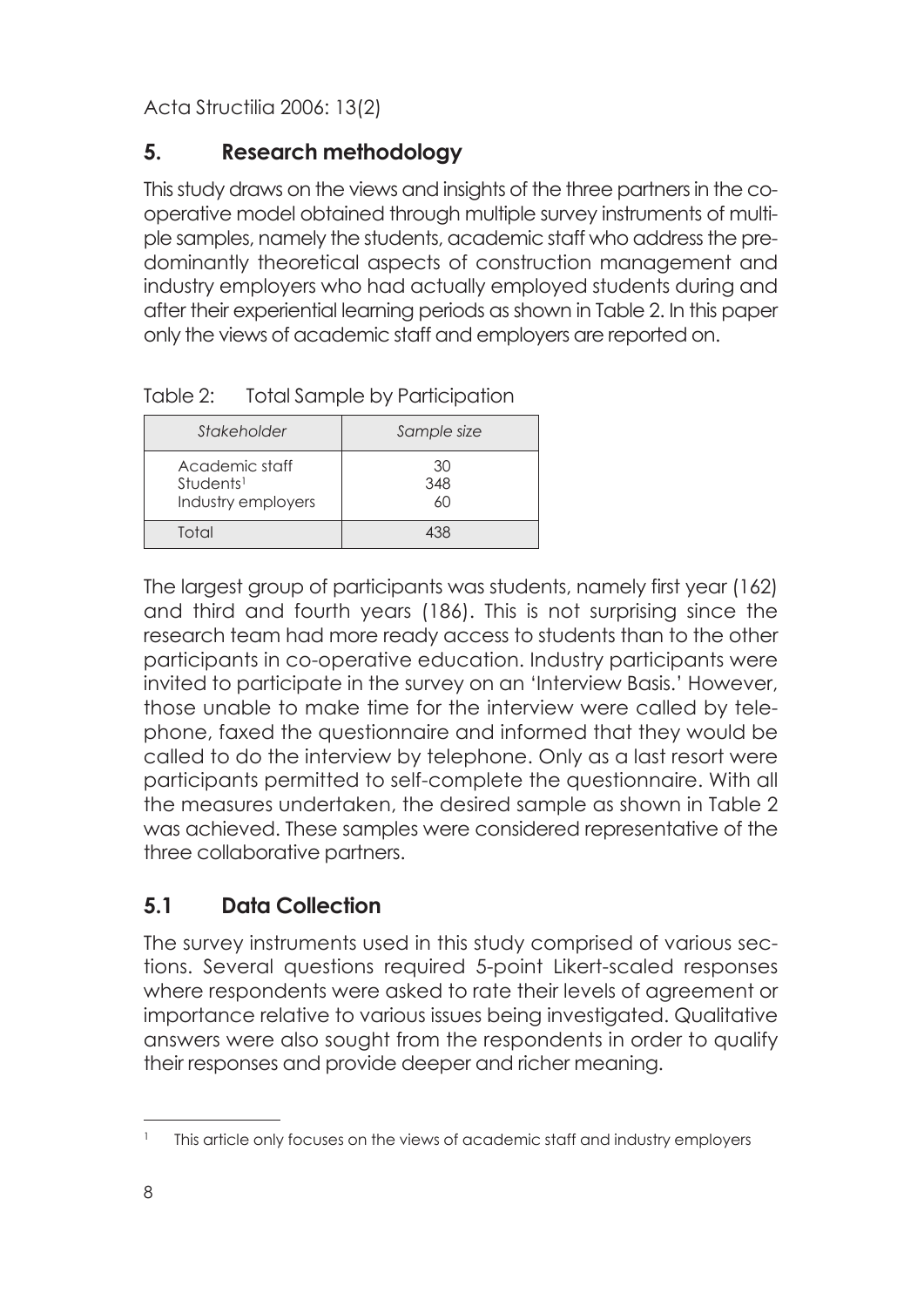## **5.2 Data Analysis**

The survey instrument comprised of five sections as shown in Figure 1. A total of four dimensions of educational offerings and experiential training within South Africa were perceptualised and measured using the 5-point Likert-scale. For example in section A that deals with experiential training the focus of this paper, respondents were asked to respond to 11 statements relative to what method should be used for assessing experiential training where 1 = strongly disagree, 2 = disagree,  $3$  = neutral,  $4$  = garee and  $5$  = strongly garee.

Once the questionnaires were returned the responses were electronically captured using the Software Package for Social Sciences (SPSS). The mean values and the valid percentages were used to present the analysed data.

Views on the following aspects of experiential learning (EL) were sought from academic staff and industry employers:

- The necessity of experiential learning;
- The basis of experiential learning;
- The preferred nature of experiential learning;
- Whether or not experiential learning should be assessed;
- The preferred agency of assessment of experiential learning;
- Whether or not experiential learning should be undertaken in stages;
- The timing of experiential learning; and
- Whether or not experiential learning should be remunerated.

# **5.3 Profile of samples**

The employer sample comprised of general contractors (48.9%), project management practices (17.8%), quantity surveying practices (15.6%), consulting engineers (4.4%) and co-contractors (2.2%). They operated largely in the Gauteng (30.0%) and Western Cape provinces (24.0%). More than half (51.1%) had annual turnovers exceeding R20 million with 20.7% having turnovers between R1 million and R5 million. The average reported size of their labour force was as follows: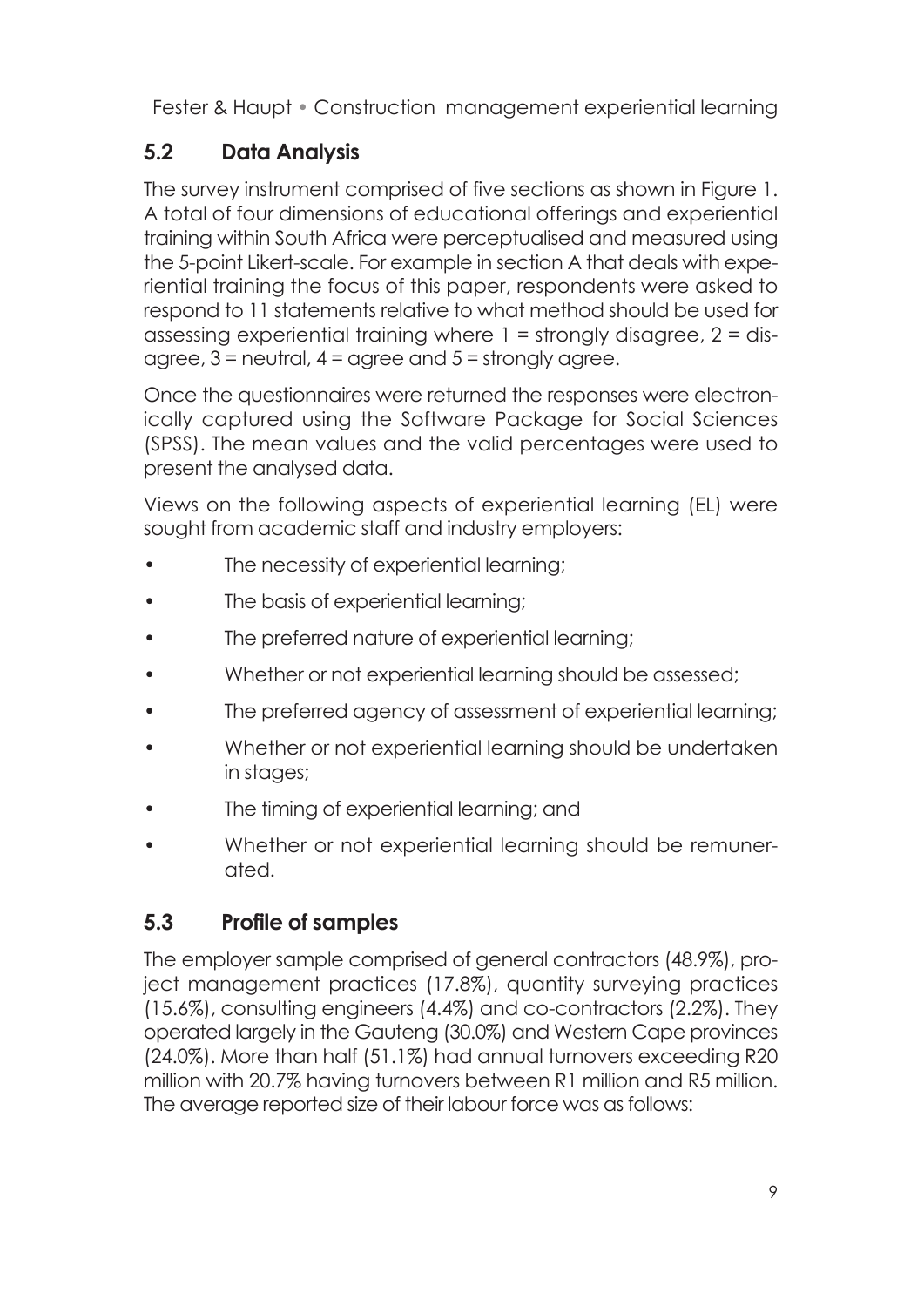- $<$  10 employees (22.4%);
- Between 11 and 50 employees, (20.4%); and
- > 250 employees (24.5%).

All academic staff surveyed were employed at universities of technology (former technikons). Most of the academic staff (53.6%) surveyed were not professionally registered while 57.1% were involved with some aspect of construction industry related research.



Figure 1: Structure of survey instrument

## **6. Necessity and nature of experiential training**

Most academic staff (96.7%) regarded experiential training either as a necessary (30.0%) or totally necessary (66.7%) component of construction management programs. Similarly, most employers (96.5%) considered experiential training to be either necessary (24.1%) or totally necessary (72.4%), confirming the findings of previous studies conducted by Haupt, Smallwood & Miller (2004) and Fester & Haupt (2003). With respect to whether this experiential training should be project based or function/department based where students worked in the various departments of the employing organization, both employers (68.3%) and academics (53.3%) preferred a combination of both. This experiential component was one jointly devel-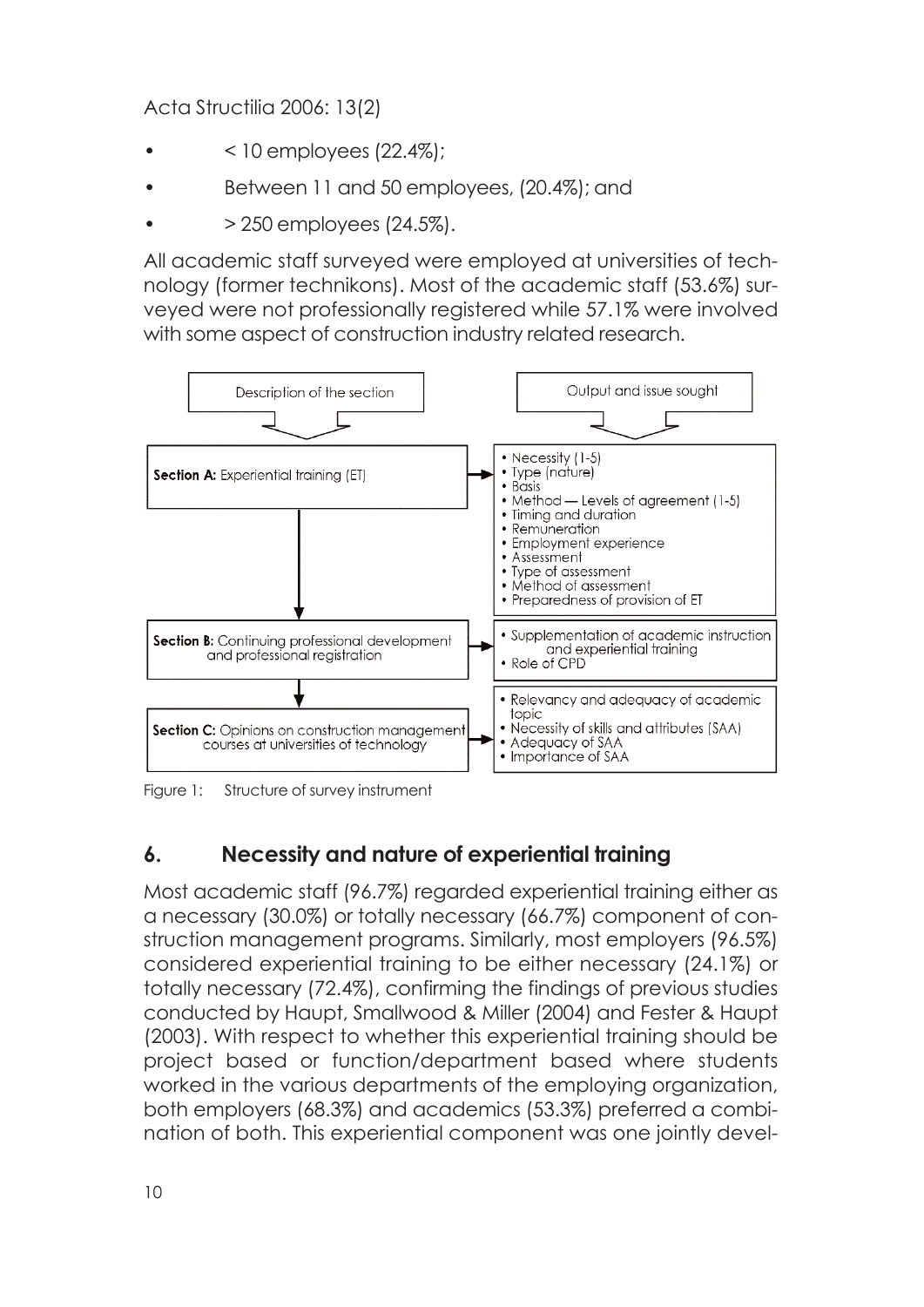oped by the institution and employer together with guidelines on what the student was expected to do during the period spent in industry. On the other hand, an unstructured programme left the onus upon the employer to train the experiential learning student in general construction matters. Academic staff (86.7%) and employers (82.5%) preferred experiential learning to be structured and that it should be assessed, namely 93.3% and 89.7% respectively.

## **6.1 Methods of assessment**

The responses ranked by means relative to preference for the method of assessment are shown in Table 3 and suggest differences in preferences. While academics preferred term reports and rating sheets, employers preferred continuous and project based assessment. There was congruence on the preference for competency based assessment. There was a degree of congruence relative to the least preferred methods of assessment, namely peer and panel assessments.

| <b>Employers</b> |                   |              |                          | Academic staff |                   |              |       |
|------------------|-------------------|--------------|--------------------------|----------------|-------------------|--------------|-------|
| Rank             | Mean <sup>2</sup> | Std.<br>Dev. | Assessment method        | Rank           | Mean <sup>3</sup> | Std.<br>Dev. | CV    |
| $\overline{4}$   | 1.52              | 0.50         | Term report method       |                | 4.48              | 0.80         | 17.86 |
| 4                | 1.52              | 0.50         | Rating sheet             | 2              | 4.33              | 1.00         | 23.09 |
| 3                | 1.48              | 0.50         | Competency based         | 3              | 4.07              | 0.83         | 20.39 |
|                  |                   |              | assessment               |                |                   |              |       |
|                  | 1.43              | 0.50         | Continuous assessment    | 4              | 4.04              | 0.88         | 21.78 |
| $\overline{2}$   | 1.46              | 0.50         | Project based assessment | 5              | 3.96              | 0.94         | 23.73 |
| 8                | 1.67              | 0.48         | Job sponsor assessment   | 6              | 3.81              | 1.10         | 28.87 |
| 8                | 1.67              | 0.48         | Portfolio assessment     |                | 3.76              | 0.93         | 24.73 |
| 6                | 1.56              | 0.50         | Observation method       | 8              | 3.52              | 1.16         | 32.95 |
| 11               | 1.83              | 0.38         | Panel assessment         | 9              | 3.31              | 1.23         | 37.16 |
| 7                | 1.65              | 0.48         | Self-assessment method   | 10             | 3.00              | 1.44         | 48.00 |
| 10               | 1.76              | 0.43         | Peer assessment          | 11             | 2.70              | 1.44         | 53.33 |

#### Table 3: Assessment Methods

<sup>&</sup>lt;sup>2</sup> The closer the mean is to 1 the more positive the preference for the assessment method.

 $3$  The closer the mean is to 5 the more preferential the assessment method on the 5point Likert-scale of preference.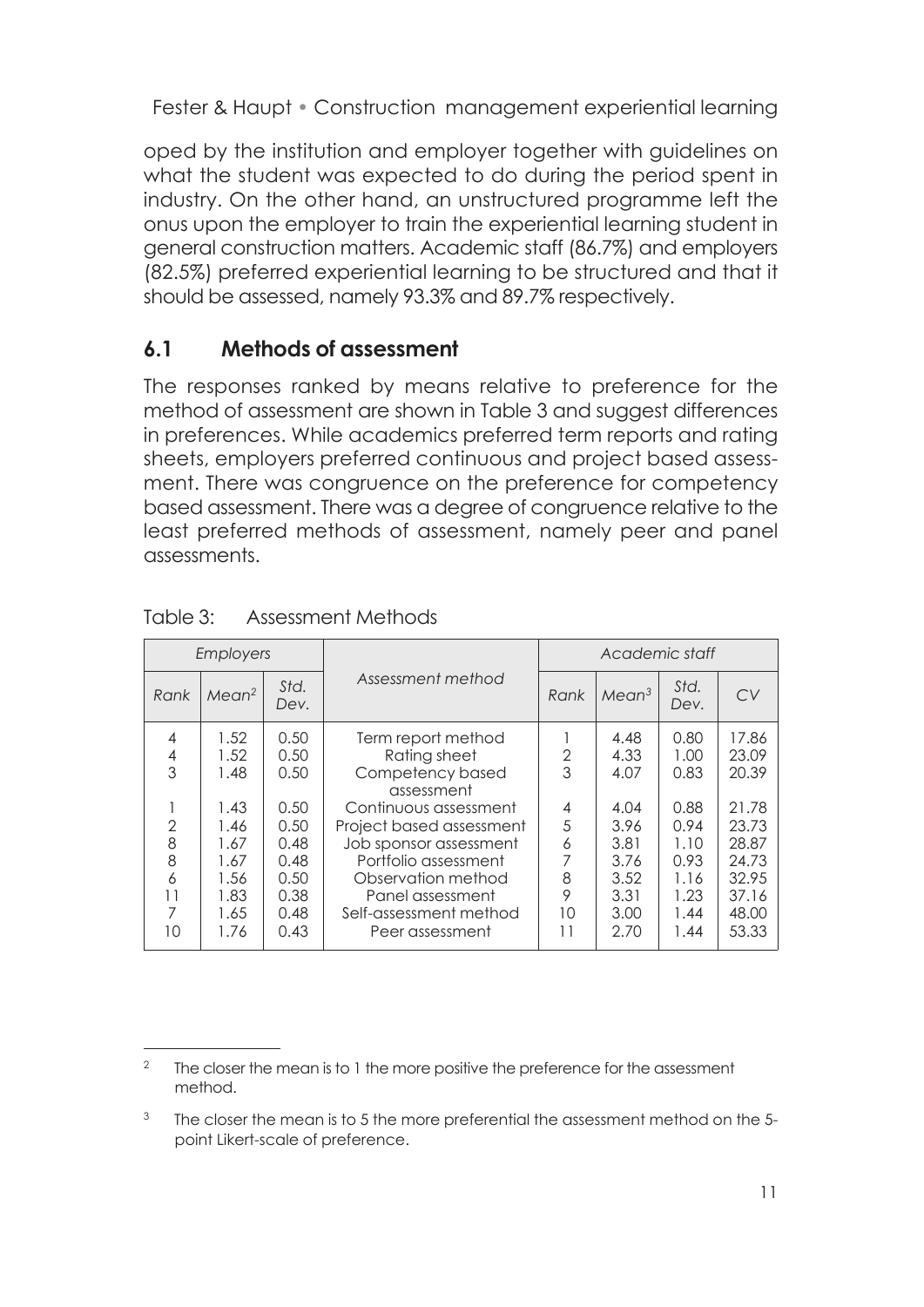## **6.2 Agency of assessment**

The most preferred agency to assess the experiential component according to both samples was the employer followed by the academic institution as evidenced from Table 4. Employers did not rate students and the combination of students, employers and academic institutions as assessment agencies.

| Employers     |                   |              |                                                                                         |        | Academic staff       |                      |  |
|---------------|-------------------|--------------|-----------------------------------------------------------------------------------------|--------|----------------------|----------------------|--|
| Rank          | Mean <sup>4</sup> | Std.<br>Dev. | Agency<br>Rank                                                                          |        | Mean <sup>5</sup>    | Std.<br>Dev.         |  |
| $\mathcal{P}$ | 1.25<br>1.30      | 0.44<br>0.46 | Employer<br>Academic institution<br>Academic institution employer<br>& student together | 2<br>3 | 4.16<br>4.15<br>4.12 | 1.11<br>1 17<br>1.03 |  |
| 3             | 1.79              | 0.41         | Independent assessor<br>Student                                                         | 4<br>5 | 2.96<br>1.83         | 1.37<br>0.89         |  |

| Table 4: | <b>Assessment Agency</b> |
|----------|--------------------------|
|----------|--------------------------|

## **6.3 Duration and location of experiential learning**

Similarly, most academics (80.0%) and employers (78.9%) preferred experiential learning to be undertaken in stages with most suggesting that the total period of time should be either 12 months, namely 77.8% and 63.6% respectively or 6 months, namely 70.0% and 34.1% respectively. Table 5 provides an indication of preferences for the location of experiential training within the academic program of construction management students. Evidently, academics and employers have differing preferences on this issue. Employers prefer industrial experience to take place after two years at the university while academics prefer a period after year 1. Employers preferred this period to occur after completed years at university while academics had some preference for during the academic year.

The closer the mean is to 1 the more positive the preference for the timing of EL.

 $5$  The closer the mean is to 5 the more preferential the assessment agency on the 5point Likert-scale of preference.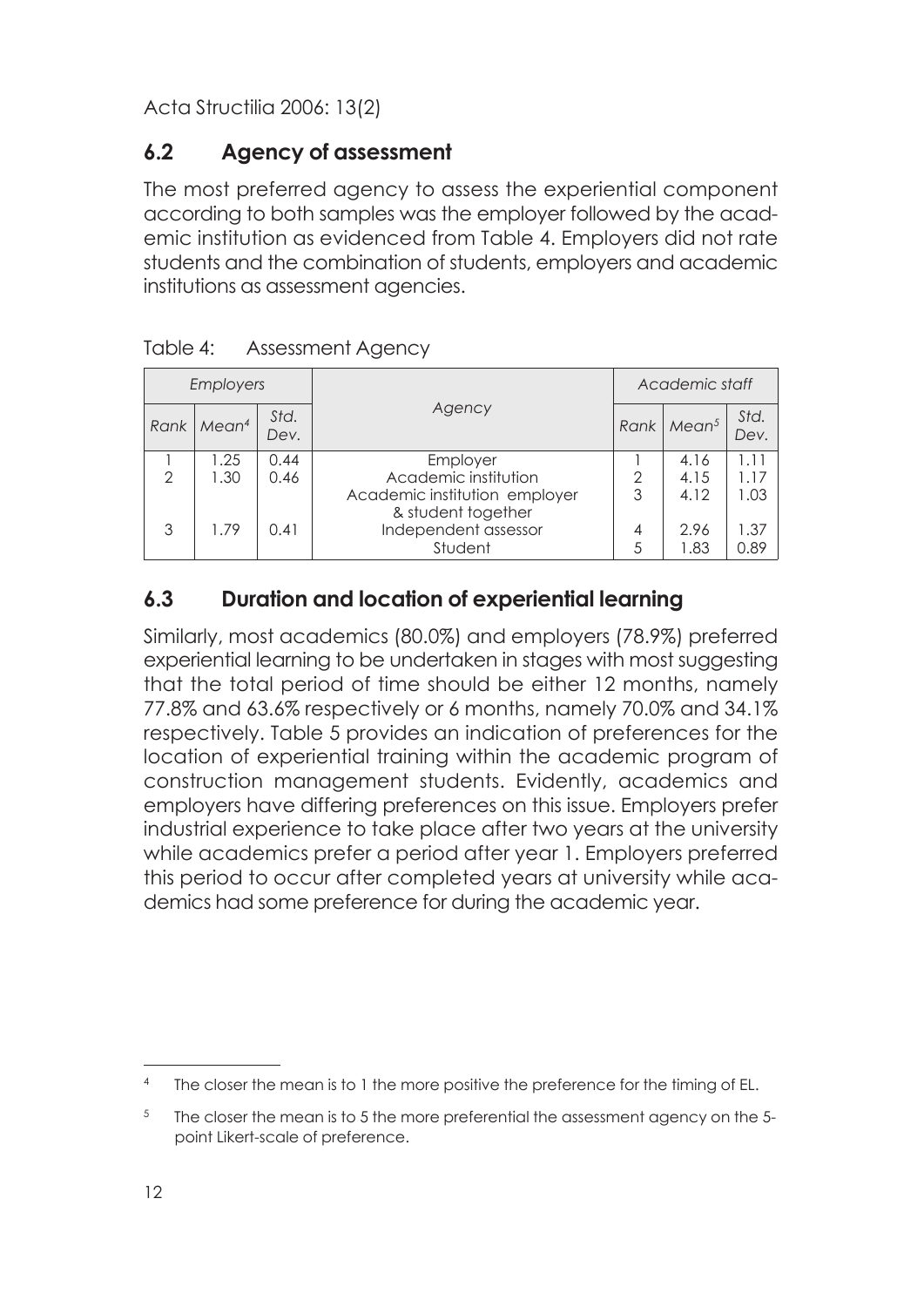| <b>Employers</b> |                   |              |                                 | Academic staff |                   |              |       |
|------------------|-------------------|--------------|---------------------------------|----------------|-------------------|--------------|-------|
| Rank             | Mean <sup>6</sup> | Std.<br>Dev. | Timing of experiential learning | Rank           | Mean <sup>7</sup> | Std.<br>Dev. | CV    |
| 2                | 1.29              | 0.46         | After year 1                    |                | 4.09              | 1.24         | 30.32 |
| $\overline{4}$   | 1.39              | 0.50         | During year 2                   | 2              | 3.45              | 1.53         | 44.37 |
| 6                | 1.53              | 0.51         | Durig year 3                    | 3              | 3.00              | 1.73         | 57.67 |
| 5                | 1.52              | 0.51         | During year 1                   | 4              | 2.80              | 1.54         | 55.00 |
|                  | 1.20              | 0.41         | After year 2                    | 5              | 2.80              | 1.40         | 50.00 |
| 3                | 1.33              | 0.58         | After year 3                    | 6              | 2.41              | 1.42         | 58.92 |

Table 5: Location of Experiential Training within Academic Program

Relative to how adequately employers were equipped to mentor students during their experiential period in industry the mean response of academics was 3.17 (out of maximum of 5). They reported a mean response of 3.43 relative to how adequately the experiential learning experience of students satisfied their requirements. Employers' views on these issues were not canvassed in the survey.

## **6.4 Forums of influence**

Table 6 provides an indication of the effectiveness of various forums to influence construction management programs at universities of technology. Of the three forums, influencing bodies such as regional Master Builders Associations (MBAs), Construction Education and Training Authority (CETA) and others were the most preferred while lobbying education authorities was the least preferred. Academic staff felt more strongly than employers about the potential of external agencies to influence construction programs.

|      | <b>Employers</b> |                                                                                       |      | Academic staff |
|------|------------------|---------------------------------------------------------------------------------------|------|----------------|
|      | Mean Std. Dev.   |                                                                                       | Mean | Std.<br>Dev.   |
| 2.33 | 0.68             | Influencing bodies such as regional MBAs CETAs<br>and others                          | 2.36 | 0.64           |
| 219  | 0.73             | Serving on advisory councils or boards of universi-<br>ties of technology departments | 2.28 | 0.74           |
| 1.88 | 0.60             | Lobbying appropriate education authorities                                            | 217  | O 72           |

Table 6: Forums of Influence

 $6$  The closer the mean is to 1 the more positive the preference for the assessment agency.

<sup>7</sup> The closer the mean is to 5 the more preferential the timing of EL on the 5-point Likert-scale of preference.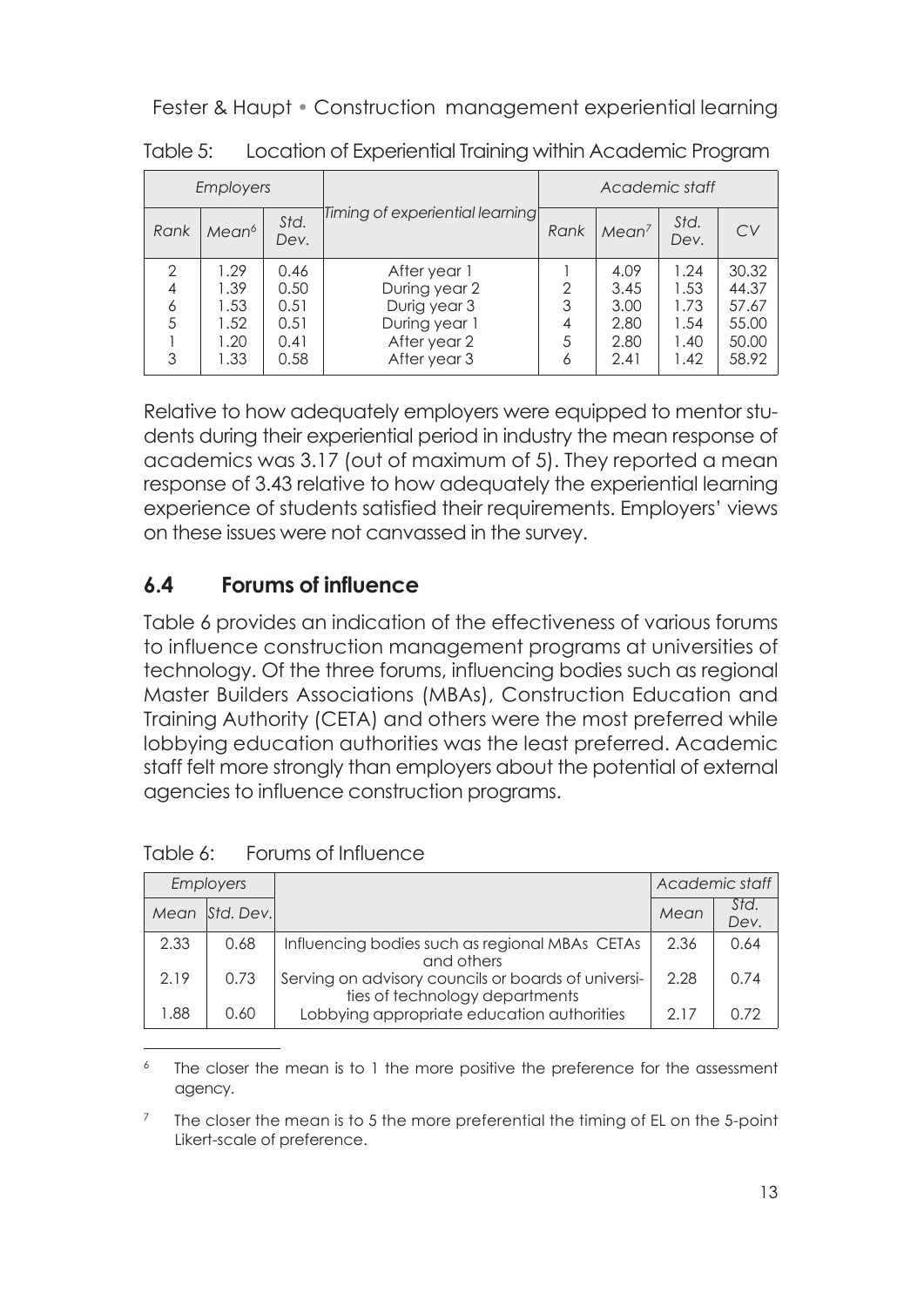## **6.5 Remuneration of experiential learning**

Most employers (67.2%) were prepared to offer experiential learning opportunities to students with remuneration, whereas 15.5% were not.

## **6.6 Adequacy of employers to mentor experiential learning**

The responses of academics about the adequacy of employers to mentor experiential learning to educator's requirements are shown in Table 7. Evidently, academics felt that employers demonstrated slightly above average adequacy to mentor students during their period in industry. They felt that employers offered students an above average industrial learning experience.

| Response                                             | Mean | Std. Dev. 1 |
|------------------------------------------------------|------|-------------|
| Adequacy of employer to mentor                       | 3.17 | 0.99        |
| Adequacy of EL experience to educators' requirements | 3.43 | 1.01        |

# **7. Conclusion and recommendation**

The experiential learning period is an important part of construction management program given that it bridges the gap between the practical and theoretical aspects of the program. It also offers employers an opportunity to influence the learning content by exposing the student to actual working conditions.

In order to meet the requirements of the industry while at the same time contributing to national development and participation in the global economy, the following recommendations are suggested:

- All construction management programs at HEIs include a mandatory period of experiential training for all students;
- Experiential training to be conducted in stages preferably with a minimum total duration of 12 months;
- This assessed experiential training period involving both employers and academics should be structured; and
- Experiential training should include both project based and function/department based elements.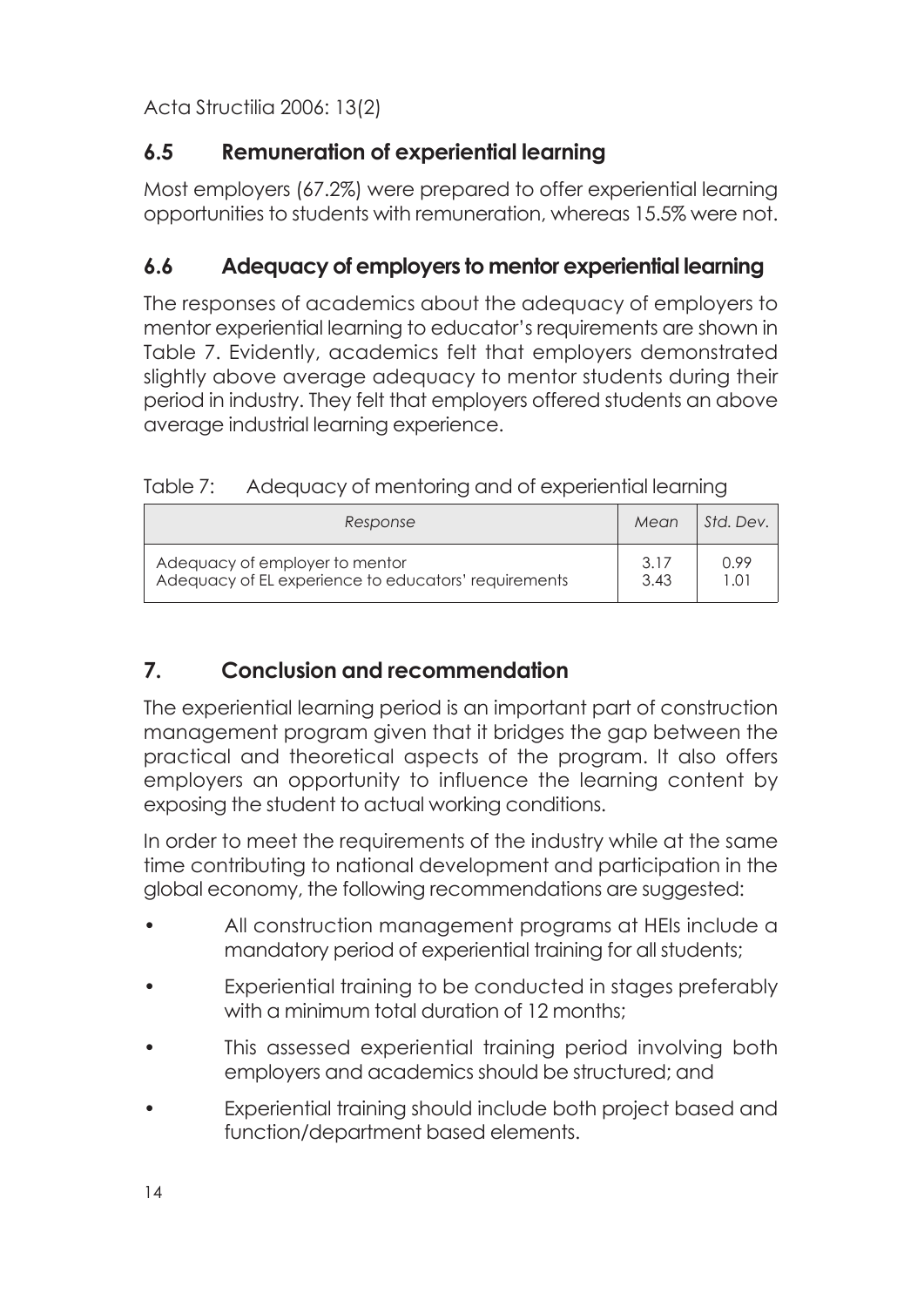Given that the study found that employers and academics should be involved in the assessment of the experiential learning component of construction management programs, mutually acceptable means of assessment need to be developed that include combinations of continuous, competency and project based assessments. Further, considering the differences expressed about where this experiential period should be located within the academic program, employers and academics need to find common ground relative to timing. However, there is endorsement that there should be such a component in construction management programs. Additionally, a guide defining the roles and responsibilities of employers in mentoring students during their time in industry needs to be negotiated and developed to ensure improved mentoring. A scale of remuneration of students while working in industry needs to be developed consultatively to ensure uniformity throughout the construction sector.

It is important to include external industry forums and stakeholders in the process of shaping construction management programs that fit the demands of the national and global economies.

It is recommended that in developing the revised curriculum, the learning outcomes of each subject offered within the Construction Management program can be written with the inclusion of the following four areas namely, objectives, subject knowledge, discipline (specific) and competencies. For example, the issue of competencies can be addressed in terms of what a graduate can do as a result of the degree programme, including the narrower notion of occupational competence.

Consideration should be given to the introduction of a module or subject called 'Reflection on Experiential Training' which would facilitate comparisons and reflections on the knowledge and skills acquired in the classroom and the application of these in the workplace. In this way the language of competences would have similarities to the language of academic learning outcomes. As part of the cooperative assessment process, construction management students could be expected to provide a 'Portfolio of Evidence' covering the required learning outcomes and/or competences.

Other observations to improve the present model of delivery include:

- Preparation for multidisciplinary practice;
- Strengthening specialist skills;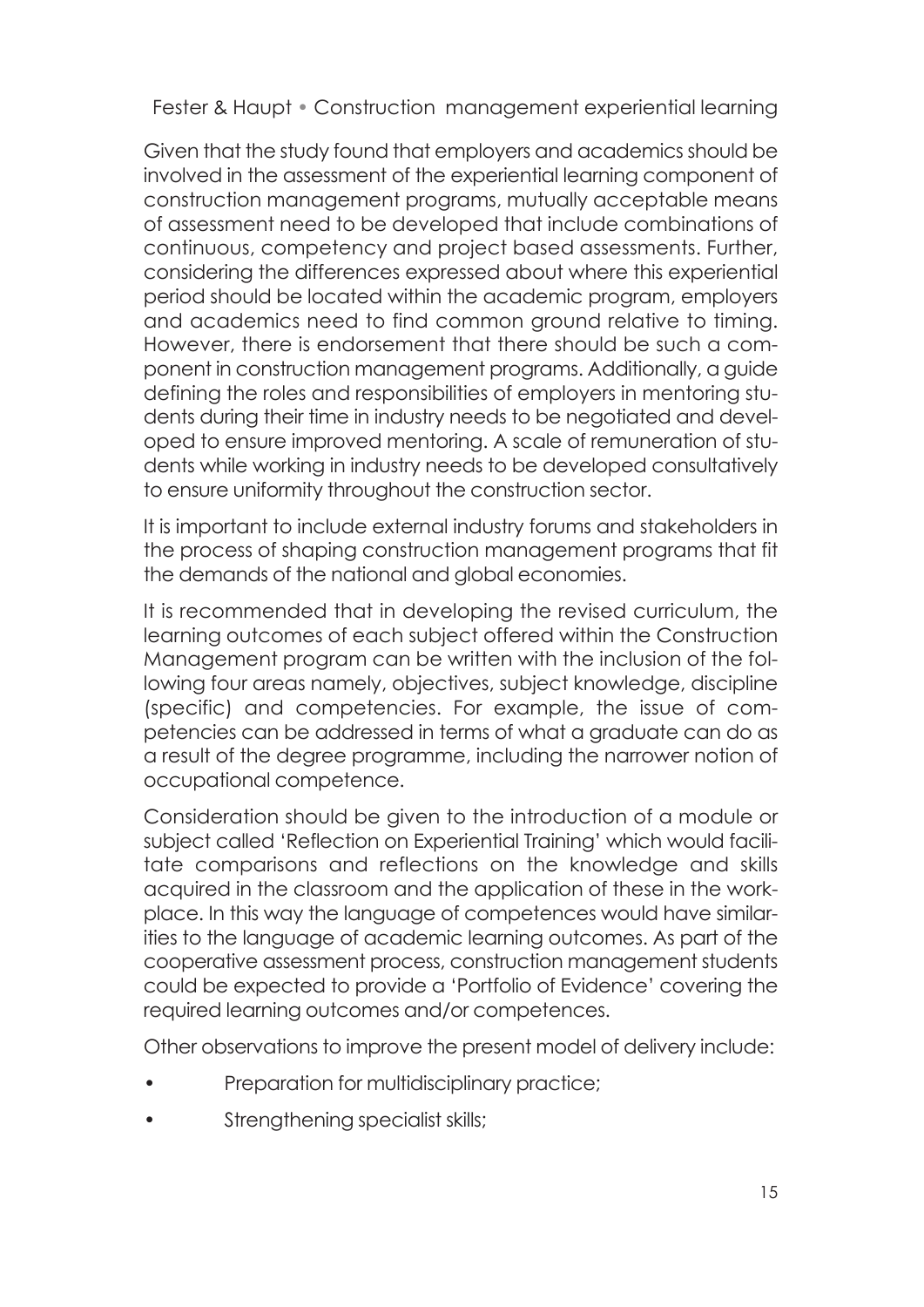- Promoting integrative professionalism with international competitiveness; and
- Designing university curricula in collaboration with industry which can take the following formats:
	- o Direct industry/academic collaboration;
	- o Student industrial placement with an agreed basis of innovative remuneration; and
	- o Student mentoring scheme with senior consulting profes sionals from industry to improve the present poor industrial experience of students.

The timing of the experiential learning period is contentious in that employers prefer a period after the second year of study while academics prefer this period after the first year of study. Currently the experiential learning period is being offered after the first year of study although this is contrary to the NATED 151 document (Department of Education, 2004) which places experiential learning after 18 months of study.

A model that acknowledges the equal cooperative contribution of the three partners, namely students, academic staff, and industry is the way forward. However, a careful investigation is required as to what extent the industry should take ownership of what is taught, even though equality in collaborative terms is being advocated.

If Universities of Technology are to offer a full contribution to educating the built environment consulting professionals, they should take a more proactive role in offering a multidisciplinary, continuous professional education not based or limited to the standard curricula, hence the need for constant revision.

## **References**

Blakey, F. 1992. … and more support. *Chartered Builder*, p. 37, August.

Chinyino, E. 2004. The concerns of BE staff in Universities. *Proceedings of the International Conference: Innovation, Good Practice and Research in Engineering Education*, University of Wolverhampton, England, 7 – 9 June, p. 183- 188.

CTM Standing Committee: Co-Operative Education. 2000. *Best practice in co-operative education*. Durban SASCE. p. 28, June.

Cook, J.S. & Cook, L.L. 1998. How technology enables the quality of studentcentered learning. *Quality Progress*, p. 59-63, July.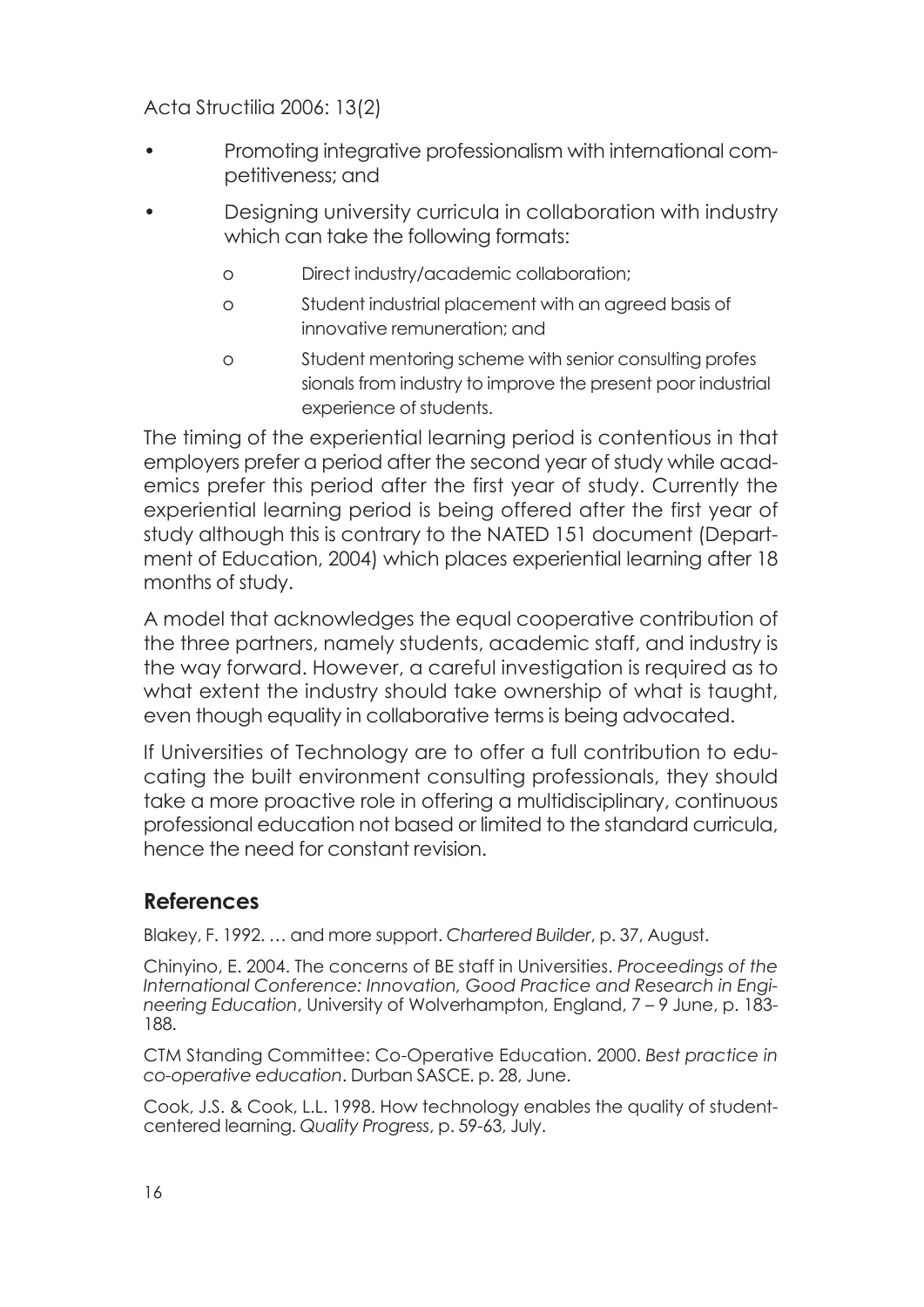Council on Higher Education. 2002. *A new academic policy for programmes and qualifications in higher education*. Pretoria: Department of Education.

Department of Education, 2004. Formal Technikon Instructional Programmes in the RSA. Report 151 (01/04) Volume 1 Diploma Programmes. Project leader: Des R Davis. South Africa: Department of Education. Higher Education Branch.

DeKereki, I.F., Azpiazu, J. & Silva, A. 2004. A new approach to knowledge management of a learning environment. *Proceedings of the International Conference: Innovation, Good Practice and Research in Engineering Education*, University of Wolverhampton, England, 7 – 9 June, p.177-181.

Drahum, J.A. & Lopez-Merono, J. 2004. The teaching of sustainable development at Aston University. *Proceedings of the International Conference: Innovation, Good Practice and Research in Engineering Education*, University of Wolverhampton, England, 7 – 9 June, p. 135 – 140.

Eason, M. 2004. Cross Sectoral Transferable Engineering Education. *Proceedings of the International Conference: Innovation, Good Practice and Research in Engineering Education*, University of Wolverhampton, England, 7 – 9 June, p. 171-176.

Edward, N.S. 2004. Simulations as an alternative to Engineering Laboratory Work. *Proceedings of the International Conference: Innovation, Good Practice and Research in Engineering Education*, University of Wolverhampton, England,  $7 - 9$  June, p.  $14\overline{1} - 145$ .

Ellington, H., Gordon, M. & Fowlie, J. 1998. *Using Games and Simulations in the Classroom*. London: Kogan Page.

Fester, F. & Haupt, T.C. 2003. An investigation into the quality of construction management education at Technikons: The case of Technikon Witwatersrand. In: Haupt, T. & Smallwood, J. (eds.) *Proceedings of 1st Postgraduate Conference on Construction Industry Development*, Port Elizabeth, 12-14 October, p. 19-29.

Frain, P. 1992. Multiplicity in Action: co-operation between higher education and industry in Ireland. *European Journal of Education*, 27(4), p. 349-364.

Gillen, M. 1993. New models of cooperative education in Australia, *Proceedings of the 8th World Conference on Co-operative Education*, Dublin City University, p. 43-4.

Gordon, G., Hage, H. & McBride, R. 2001. *Criminal Justice Internship: Theory into Practice*. Cincinnati: Anderson Publishing.

Guillaud, H. & Garnier, P. 2001. Editorial. *Basin News*, (2), December, 2.

Haupt, T.C. 2003. Student attitudes towards cooperative construction education experiences. *The Australian Journal of Construction Economics and Building*, 3(1), p. 31-42.

Haupt, T., Chileshe, N. & Miller, S. 2005. *Report on Construction Management and Civil Engineering Education at Universities of Technology – Working Paper 0205*. Bellville: Southern African Built Environment Research Center.

Haupt, T. C., Smallwood, J.J. & Miller, S. 2004. The State of Construction Management Programs at Technikons in South Africa. In: *AUBEA 2004: Higher Edu-*